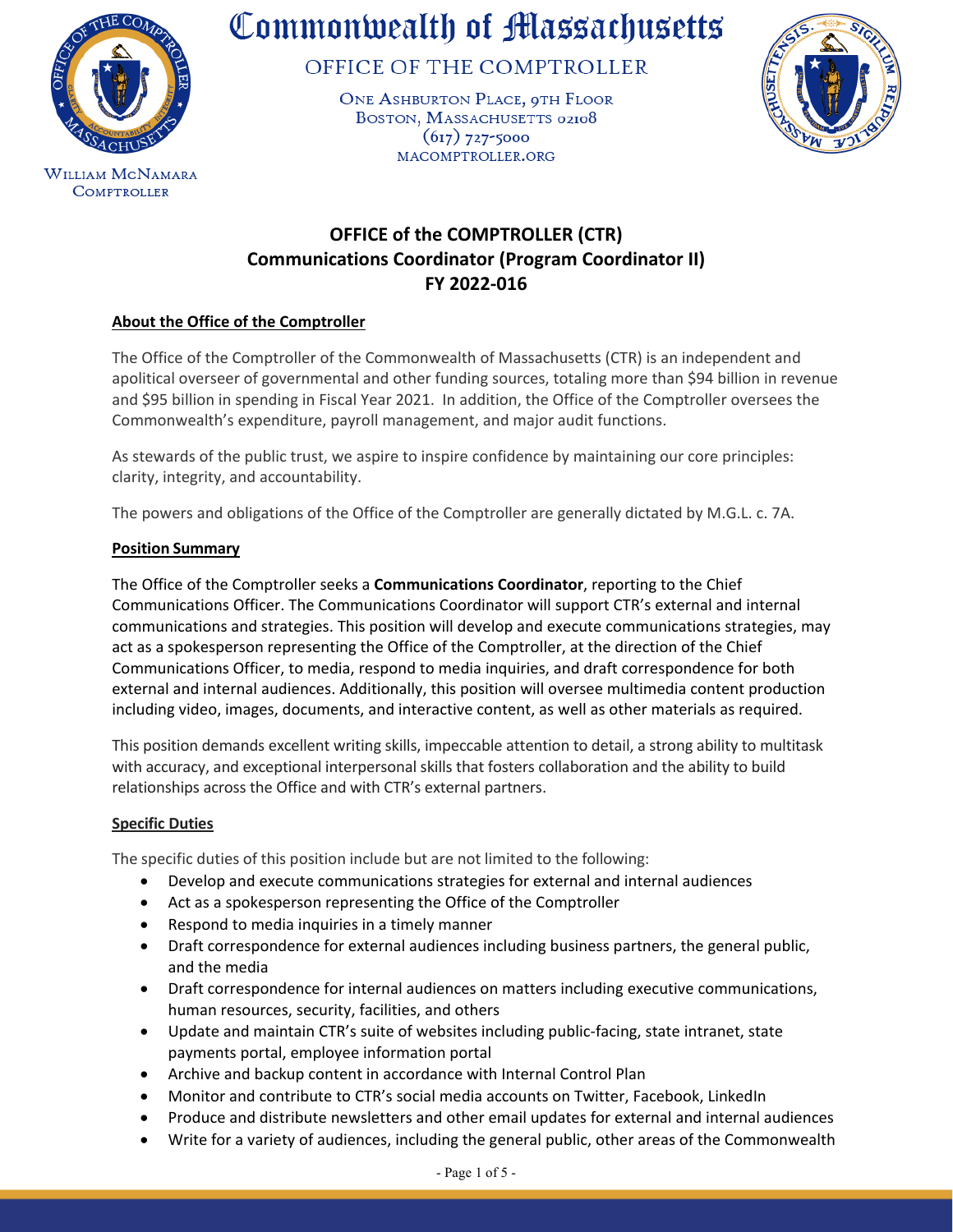- Produce multimedia in support of Operations Team / Communications Team requirements, including video, images, interactive content
- Design and format documents to conform with CTR branding
- Other tasks as needed for Operations Team / Communications Team requirements
- Exercises discretion and maintains professionalism and strict confidentiality with all materials
- Performs projects and assignments, as assigned

#### **Capabilities and Attributes**

This position requires a motivated self-starter with the following capabilities and attributes:

- excellent communication skills;
- impeccable attention to detail;
- superior time management;
- ability to pivot to address items requiring immediate attention;
- proven ability to multitask with accuracy;
- ability to contribute and work productively as part of a team and equally as an individual contributor;
- positive attitude;
- capacity to learn and adhere to new standards and guidelines as necessary; and
- ability to work well under pressure.

#### **Minimum Entrance Requirements**

Applicants must have at least (A) three years of full-time, or equivalent part-time, professional, professional internship, administrative, supervisory, or managerial experience in business administration, business management or public administration the major duties of which involved program management, program administration, program coordination, program planning and/or program analysis, or (B) any equivalent combination of the required experience and the substitutions below.

- I. A Bachelor's degree with a major in business administration, business management, or public administration may be substituted for a maximum of two years of the required experience.\*
- II. A Graduate degree with a major in business administration, business management or public administration may be substituted for the required experience.\*
- III. A Bachelor's or higher degree with a major other than in business administration, business management or public administration may be substituted for a maximum of one year experience.\*

\*Education toward such a degree will be prorated on the basis of the proportion of the requirements actually completed.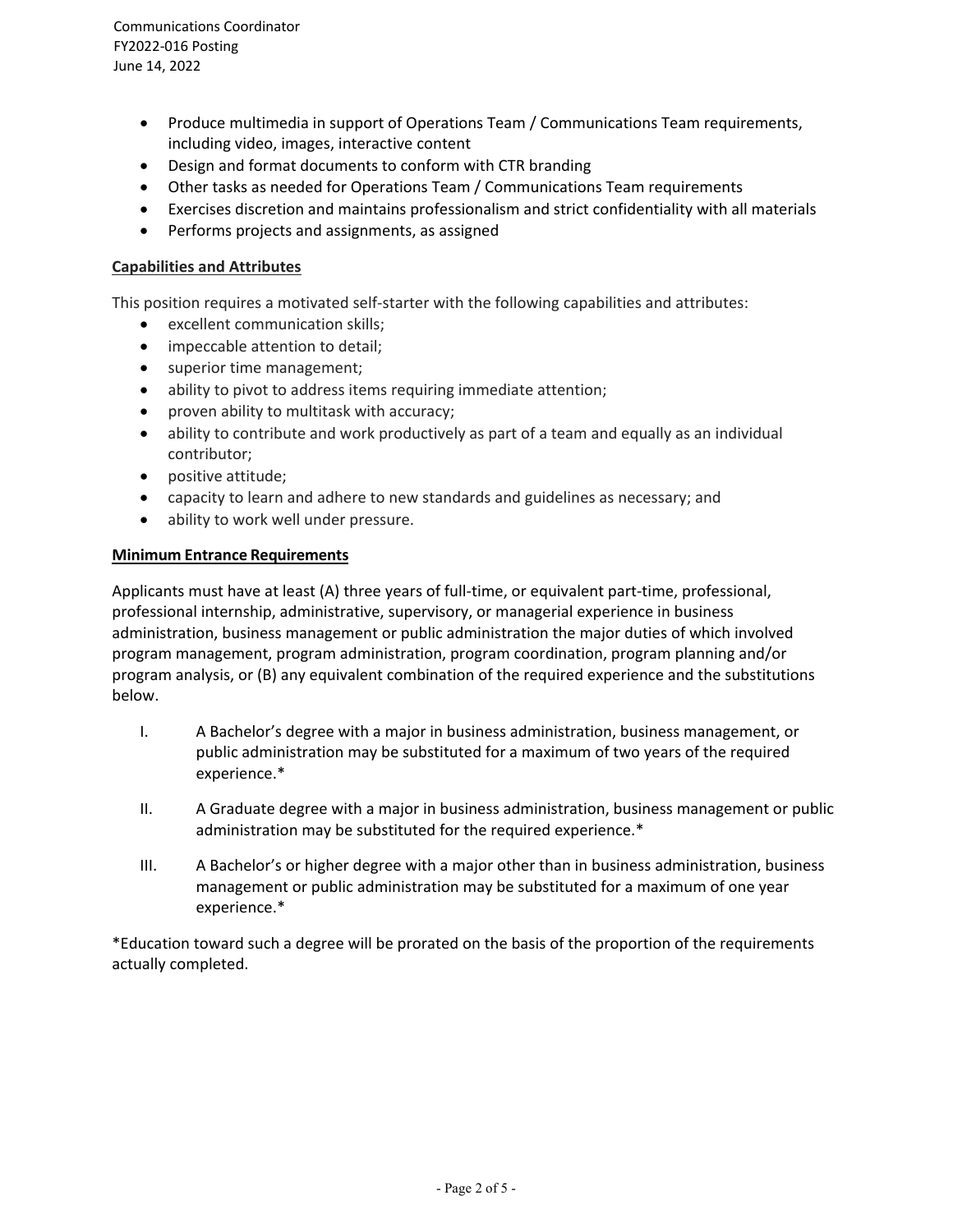Communications Coordinator FY2022-016 Posting June 14, 2022

#### **Required Qualifications**

- Ability to write clearly and succinctly
- Demonstrated experience condensing complex information for legibility
- Experience with Microsoft Office (Word, Excel, PowerPoint)
- Proven ability to handle confidential information with discretion, be adaptable to various competing demands
- Demonstrated strong organizational skills that reflect the ability to perform and prioritize multiple tasks seamlessly with excellent attention to detail

#### **Preferred Qualifications**

- Experience with public/media relations
- Experience maintaining a public website using WordPress or similar content management system a plus
- Experience creating and executing social media plans
- Experience monitoring social media accounts
- Understanding of modern, responsive, accessible, website design fundamentals
- Knowledge of HTML a plus
- Experience using MailChimp, Constant Contact, or similar email marketing application a plus
- Experience using the Adobe Creative Suite (Photoshop, Illustrator, InDesign, AfterEffects, Premiere, Acrobat Pro) or similar design software a plus
- Understanding of basic graphic design principles a plus

#### **Salary Range** \$62,268.18 - \$89,143.08

As per the Unit 6 Collective Bargaining Agreement between the Commonwealth of Massachusetts and the National Association of Government Employees.

Salary rates effective July 3, 2022.

#### **Benefits Package**

CTR is pleased to offer a comprehensive benefits package for its employees and managers. The specific components and eligibility may vary based upon position classification, hours worked per week and other variables. Therefore, specific benefits for this position may be discussed as part of the interview and offer process.

The overall benefits available include paid vacation, sick and personal leave time, health, dental and vision insurance through the Commonwealth's Group Insurance, and optional pre-tax Health Savings Account plans. Details of the various plans and the cost split between employer and employee may be reviewed by looking at the Group Insurance website, [https://www.mass.gov/orgs/group-insurance](https://www.mass.gov/orgs/group-insurance-commission)[commission](https://www.mass.gov/orgs/group-insurance-commission) and/or as part of the interview process.

CTR employees also participate in the Commonwealth's State Retirement Plan, which may become a Defined Benefit Plan for those that both vest and subsequently retire from State service. Follow this link for additional retirement information:<http://www.mass.gov/treasury/retirement/state-board-of-retire/>

In addition, CTR provides employees the opportunity to elect life insurance, long term disability insurance, deferred compensation savings, tuition remission, pre-tax commuter account plans, along with other programs.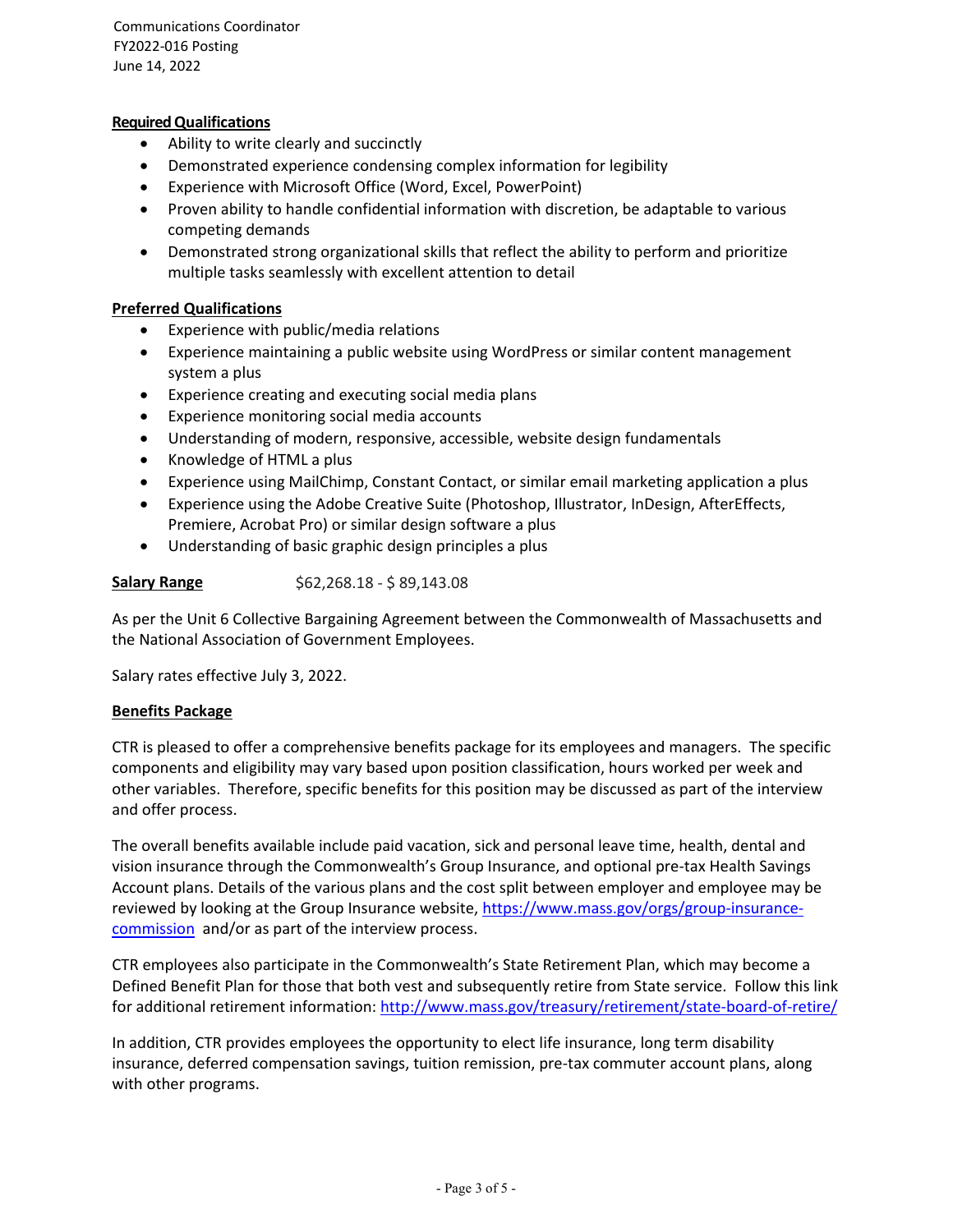Communications Coordinator FY2022-016 Posting June 14, 2022

## **CTR Hybrid Work Model**

CTR began operating its hybrid work model on November 1, 2021. Under this policy, employees are currently required to work a minimum of four business days per month (two set by management and two set by the employee) on-site at CTR's Boston office and may work remotely the remainder of the time at a location approved by their supervisor, so long as they comply with the requirements of the telework policy. Under this policy, all employees must be able to report to the Boston office with little or no notice, even including the same workday should an exigent circumstance arise. Therefore, a reasonable proximity to the office is necessary. CTR does not reimburse for employees to travel to the office.

In addition, the successful candidate may be required to work primarily on site in Boston during the initial training and orientation period and/or for certain positions a primarily on-site role may be necessary.

#### **COVID-19 Vaccination Requirement**

The successful applicant will be required to have received the full required regimen of vaccine doses of a COVID-19 vaccine (two doses of the Pfizer/Moderna vaccine or one dose of the Johnson & Johnson vaccine) prior to their start date, and may be required to demonstrate that they continue to maintain COVID-19 vaccination boosters in accordance with updated public health recommendations or policies that may be adopted by the Office of the Comptroller (e.g., staff shall obtain all recommended boosters.) Applicants who request to be exempt from the requirement for COVID-19 vaccination due to a documented medical condition that makes vaccination medically contraindicated or based on a sincerely held religious beliefs must obtain approval for such an exemption from the Office of the Comptroller before their start date.

Details relating to how to comply with this requirement which includes weekly testing may be discussed with CTR's Chief Human Resources Officer during the selection process.

#### **Commitment to Diversity**

CTR is committed to building a diverse staff at all levels across its entire agency.

CTR IS AN EQUAL OPPORTUNITY/AFFIRMATIVE ACTION EMPLOYER.

#### **Application Process**

The Office of the Comptroller encourages interested candidates that meet the minimum entrance requirements and qualifications to apply for this position.

Interested candidates must submit their materials electronically, by **email** no later than 5:00 pm, on **June 28, 2022.**

Submissions should include the following**:**

- a cover letter
- resume
- three writing samples that showcase a variety of formats

Candidates chosen to advance to a second-round interview will also be required to submit:

• three professional references.